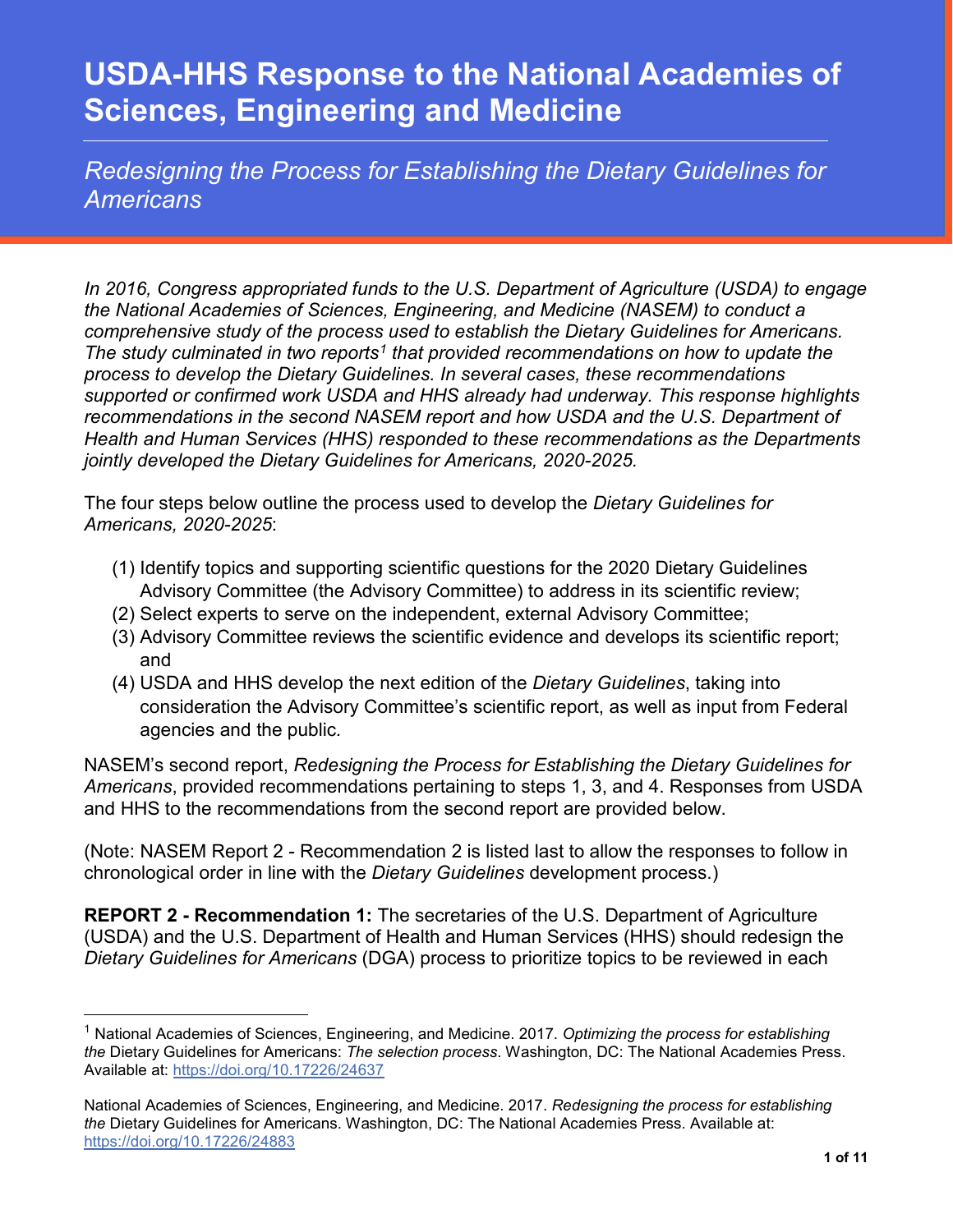*Redesigning the Process for Establishing the Dietary Guidelines for Americans — Continued*

DGA cycle, and redistribute the current functions of the Dietary Guidelines Advisory Committee to three separate groups:

- a) Dietary Guidelines Planning and Continuity Group to monitor and curate evidence generation, to identify and prioritize topics for inclusion in the DGA, and to provide strategic planning support across DGA cycles;
- b) Technical expert panels to provide content and methodological consultation during evaluation of the evidence; and
- c) Dietary Guidelines Scientific Advisory Committee to interpret the scientific evidence and draw conclusions.

*Response*: In USDA and HHS's review of this recommendation, it was determined that carrying out this recommendation as written would require the establishment of two or more discretionary Federal advisory committees. Since the 1985 edition of the *Dietary Guidelines*, a discretionary[2](#page-1-0) Federal advisory committee has been re-established every five years to provide advice to USDA and HHS for their use in developing the next edition of the *Dietary Guidelines*. At any given time, the Federal government maintains approximately 1,000 Federal advisory committees. There is an extensive process to request a Federal advisory committee, and Departments have an annual budget for Federal advisory committees. In short, establishing a new Federal advisory committee is a time-intensive process, and depending on other priorities and activities within the Departments, a new committee may not be possible within the desired timeframe and Department budgets. For the 2020 process, USDA and HHS were not able to establish an additional Federal advisory committee and addressed this recommendation to redistribute current functions of the Dietary Guidelines Advisory Committee by utilizing Federal nutrition scientists, existing Federal committees, and Nutrition Evidence Systematic Review (NESR) technical expert collaboratives as described below.

In response to Recommendation 1a, for the 2020 process, Federal scientists and Federal nutrition program experts from USDA and HHS identified and prioritized the topics and scientific questions that were examined by the Committee. The list of topics and questions was informed by experts from across the Federal government including scientists, nutritionists, and program specialists from USDA, HHS, the Department of Veterans Affairs, and the Department of Defense. To finalize the list, public and agency comment were requested and

<span id="page-1-0"></span> $\overline{\phantom{a}}$ <sup>2</sup> *Discretionary advisory committee* means any advisory committee that is established under the authority of an agency head or authorized by statute. An advisory committee referenced in general (non-specific) authorizing language or Congressional committee report language is discretionary, and its establishment or termination is within the legal discretion of an agency head. Other types of advisory committees include *independent*  Presidential advisory committees, non-discretionary advisory committees, and Presidential advisory committees.<br>For more information, see FACA Final Rule (102-3.25) (Available at:

[http://www.gsa.gov/portal/mediaId/218007/fileName/FACAFinalRule\\_R2E-](http://www.gsa.gov/portal/mediaId/218007/fileName/FACAFinalRule_R2E-cNZ_0Z5RDZ-i34K-pR.action)[NZ\\_0Z5RDZ-i34K-pR.action\)](http://www.gsa.gov/portal/mediaId/218007/fileName/FACAFinalRule_R2E-cNZ_0Z5RDZ-i34K-pR.action).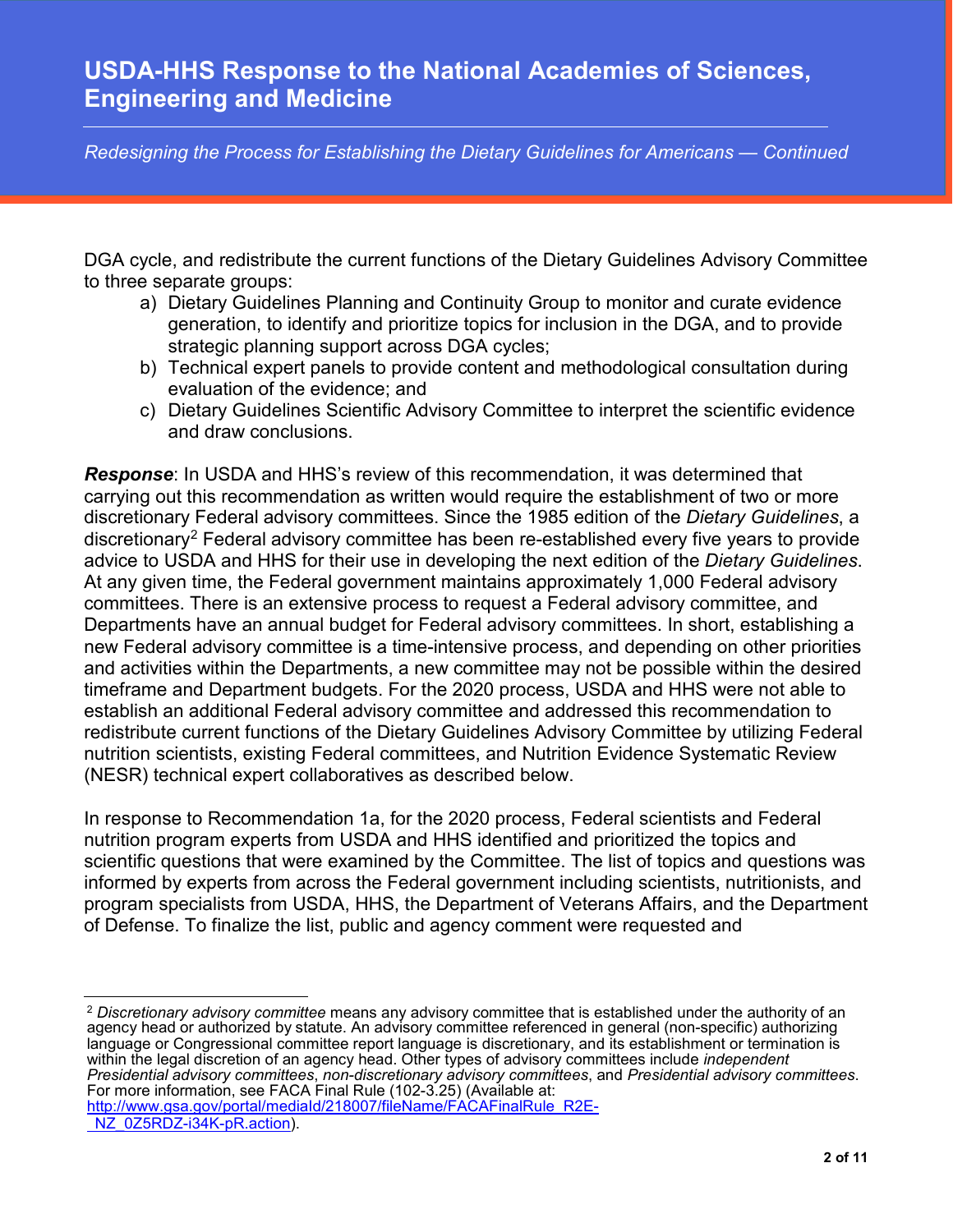*Redesigning the Process for Establishing the Dietary Guidelines for Americans — Continued*

considered based on the predetermined and publicly stated criteria listed online and in the *[Federal Register](https://www.regulations.gov/document/FNS-2018-0005-0001)* notice.

To support ongoing strategic planning, USDA's Center for Nutrition Policy and Promotion (CNPP) and HHS's Office of Disease Prevention and Health Promotion (ODPHP) have staff who continuously support the *Dietary Guidelines* process and plan for future editions. These staff work with other Federal nutrition scientists in standing committees, including the Interagency Committee on Human Nutrition Research Subcommittee on Dietary Guidance and the Dietary Guidance Review Committee to identify and prioritize topics for inclusion in the *Dietary Guidelines* process, and to provide strategic planning support across *Dietary Guidelines* cycles.

In regards to 1b, USDA's NESR has completed a number of systematic reviews in between *Dietary Guidelines* cycles to address high priority topics relevant to Advisory Committee work. [3](#page-2-0) These projects were completed with support from Technical Expert Collaboratives (TECs), which are groups of 7-8 leading subject matter experts on the topics being addressed in the reviews. When possible, Advisory Committees have used these relevant, timely, high-quality, and transparently documented existing NESR reviews in their review of evidence.

For example, in response to growing interest in the inclusion of infants and toddlers into the *Dietary Guidelines*, beginning in 2012, USDA and HHS undertook a series of projects to identify topics and scientific questions and conduct systematic reviews related to diet and health for individuals who are pregnant and for infants and toddlers.<sup>[4](#page-2-1)</sup> In particular, the Pregnancy and Birth to 24 Months (P/B-24) Project systematic reviews, led jointly by USDA and HHS, were completed in 2018. USDA's NESR team conducted systematic reviews for the P/B-24 Project with the support of TECs, which included subject matter experts internal and external to the Federal government. A Federal Expert Group, a broadly representative group of Federal researchers and program leaders, also provided input throughout the P/B-24 Project. The 2020 Advisory Committee was able to use a number of the P/B-24 systematic reviews to answer the scientific questions they were tasked with addressing.

 $\overline{\phantom{a}}$ 

<span id="page-2-0"></span><sup>&</sup>lt;sup>3</sup> Stoody EE, Spahn J, Casavale K. The Pregnancy and Birth to 24 Months Project: a series of systematic reviews on diet and health. *Am J Clin Nutr*. 2019;109(7):685S–97S. Available at:<https://doi.org/10.1093/ajcn/nqy372>

USDA Nutrition Evidence Library and Dietary Patterns Technical Expert Collaborative. A series of systematic reviews on the relationship between dietary patterns and health outcomes. 2014; Available at: <https://nesr.usda.gov/dietary-patterns-systematic-reviews-project-0>

<span id="page-2-1"></span><sup>4</sup> Raiten DJ, Raghavan R, Porter A, Obbagy JE, Spahn JS. Executive summary: evaluating the evidence base to support the inclusion of infants and children from birth to 24 mo of age in the Dietary Guidelines for Americans-"the B-24 Project." Am J Clin Nutr. 2014;99 663S-691S. Available at:<https://doi.org/10.3945/ajcn.113.072140>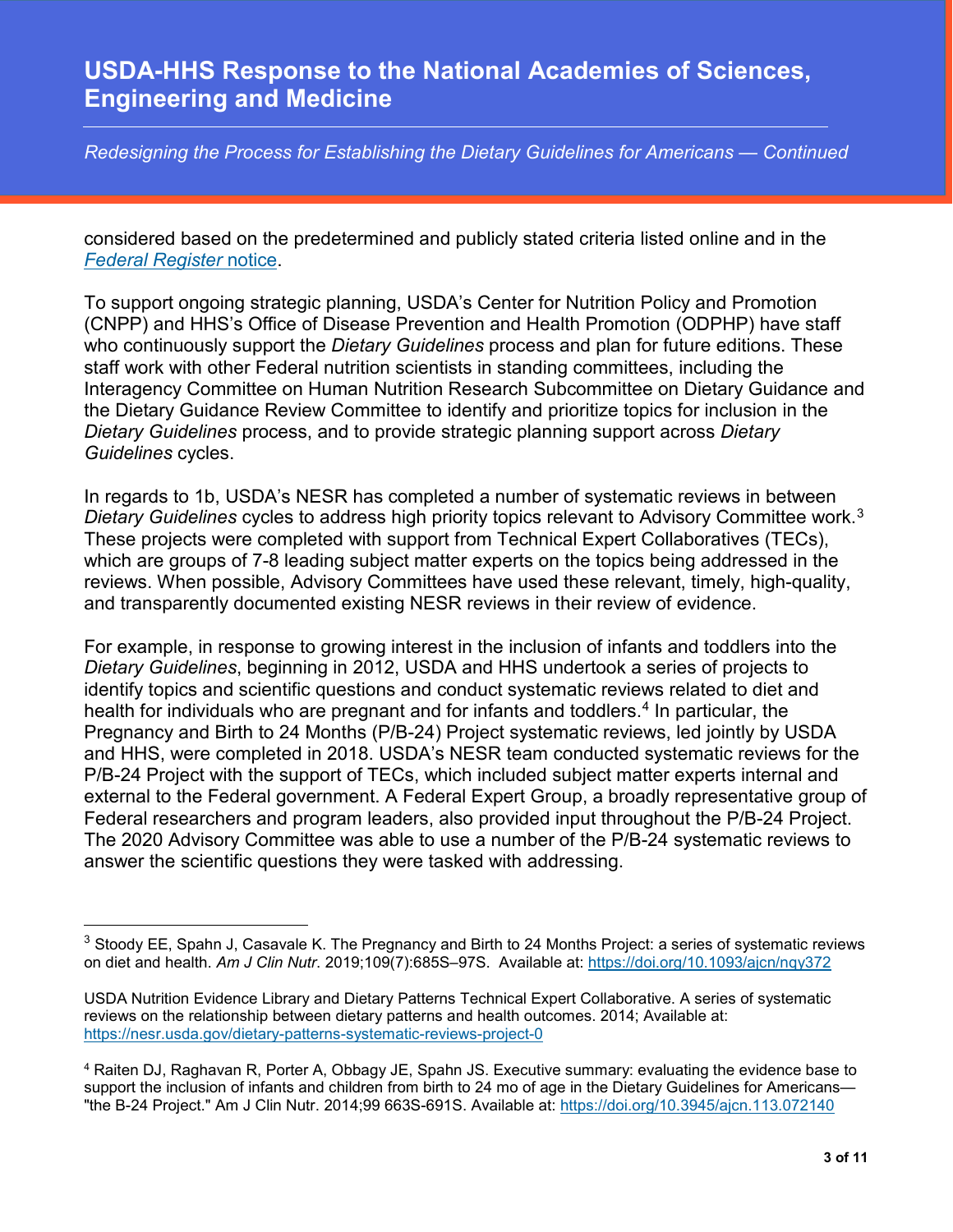*Redesigning the Process for Establishing the Dietary Guidelines for Americans — Continued*

Also in regards to 1b, prior to convening the Advisory Committee, Federal staff supported food pattern modeling analyses, documented and refined the process for identifying nutrients of public health concern, and initiated discussions regarding data analyses. The intent of each of these activities was to conduct prework in advance of the Advisory Committee so that the Committee could initiate their review at their first meeting. As example activities, Federal staff updated background files with the latest data to support food pattern modeling and initiated analyses specific to pregnancy and lactation. Staff from ODPHP and CNPP also collaborated with Federal colleagues at the Food and Drug Administration to discuss processes used to identify nutrients of concern and health claims. Finally, the data analysis team, including Federal staff from USDA's Agricultural Research Service (ARS) and HHS's Centers for Disease Control and Prevention (CDC) and National Institutes of Health (NIH), met to coordinate data needs, including NHANES analyses.

For 1c, USDA and HHS provided substantial staff and contractor support before and during the process to support the Advisory Committee's scientific review. This staff support allowed the Advisory Committee to focus on: (1) drawing conclusions and (2) integrating the evidence to provide advice to the Departments. While staff supported analyses, the conclusions presented in the Advisory Committee's report<sup>[5](#page-3-0)</sup> are those of the Advisory Committee. Additionally, the Departments requested that the Advisory Committee provide advice to the agencies in the "summary" sections of each of the science-based chapters of its report. Also, for the first time in the *Dietary Guidelines* process, the Advisory Committee's final meeting focused on its draft report. This meeting allowed for discussion and deliberation by the full Advisory Committee before submitting its report to the Secretaries of USDA and HHS. In these ways, the Departments supported separation of roles and responsibilities to allow the Advisory Committee to focus on drawing conclusions and preparing advice for the Departments.

In line with the recommendation to distribute responsibilities, there is also separation of the evidence review conducted by the Advisory Committee and the development and publication of the *Dietary Guidelines* by USDA and HHS. This approach is in line with best practices in guideline development, which includes organizing an effective guideline development group and use of evidence to inform recommendations.

**REPORT 2 – Recommendation 3:** The secretary of USDA should clearly separate the roles of USDA Nutrition Evidence Library (NEL) staff and the Dietary Guidelines Scientific Advisory Committee (DGSAC) such that:

l

<span id="page-3-0"></span><sup>5</sup> Dietary Guidelines Advisory Committee. 2020. *Scientific Report of the 2020 Dietary Guidelines Advisory Committee: Advisory Report to the Secretary of Agriculture and the Secretary of Health and Human Services.* U.S. Department of Agriculture, Agricultural Research Service, Washington, DC. Available at: <https://doi.org/10.52570/DGAC2020>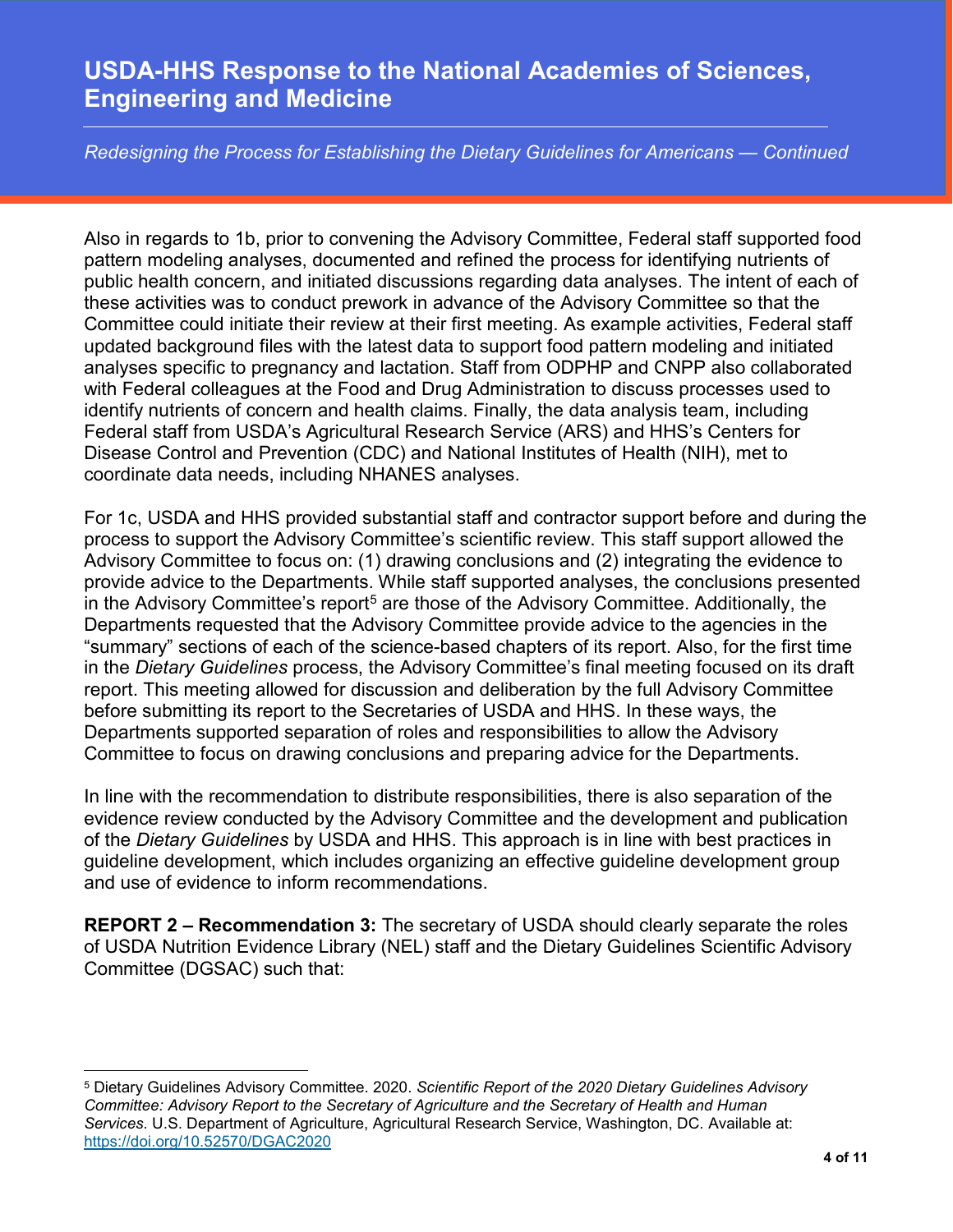*Redesigning the Process for Establishing the Dietary Guidelines for Americans — Continued*

- a) The NEL staff plan and conduct systematic reviews with input from technical expert panels, perform risk-of-bias assessment of individual studies, and assist the DGSAC as needed.
- b) The NEL systematic reviews are externally peer reviewed prior to being made available for use by the DGSAC.
- c) The DGSAC synthesizes and interprets the results of systematic reviews and draws conclusions about the entire body of evidence.

*Response***:** NESR (formerly known as NEL) reviews were completed in a collaborative manner between the NESR team and the Advisory Committee. The NESR team of scientists has expertise both in systematic review methodology and in nutrition, public health, epidemiology, psychology, library science, or a related field. The Advisory Committee members hold advanced degrees in medicine or science and included experts that are nutrition scientists, physicians, dietitians, epidemiologists, and clinicians.

The NESR team used its rigorous, protocol-driven methodology to support the 2020 Advisory Committee to conduct systematic reviews. NESR's methods are designed to promote transparency, minimize bias, and ensure the public availability, via [NESR.usda.gov](https://nesr.usda.gov/) and peerreviewed publications, of systematic reviews that are relevant, timely, and high quality. NESR's methodology is based on and aligns with that of other systematic review organizations, such as Cochrane, the Agency for Healthcare Research and Quality, and other U.S. and international entities that conduct systematic reviews to inform public health guidance. NESR's general methodology for answering a systematic review question involves developing a protocol; searching for and selecting articles; extracting data and assessing the risk of bias of results from each included article; synthesizing the evidence; developing conclusion statements; grading the evidence underlying the conclusion statements; and recommending future research.

The NESR team and the 2020 Advisory Committee had distinct roles in the systematic review process. The NESR team facilitated all aspects of planning, conducting, and documenting the work necessary for timely execution of the systematic reviews in accordance with NESR methodology. The role of the 2020 Advisory Committee was to develop systematic review protocols, synthesize evidence, and develop and grade conclusions. A protocol is a plan for how a specific systematic review will be conducted using NESR's methodology. Each protocol included the analytic framework and inclusion and exclusion criteria. The NESR team then developed and implemented the literature search strategy, screened the literature search results using the Advisory Committee's inclusion and exclusion criteria, and extracted data and assessed risk of bias for each study included in the systematic review. Then, the Advisory Committee synthesized the body of evidence; developed conclusion statements that answered the systematic review question; and graded the strength of evidence supporting the conclusions.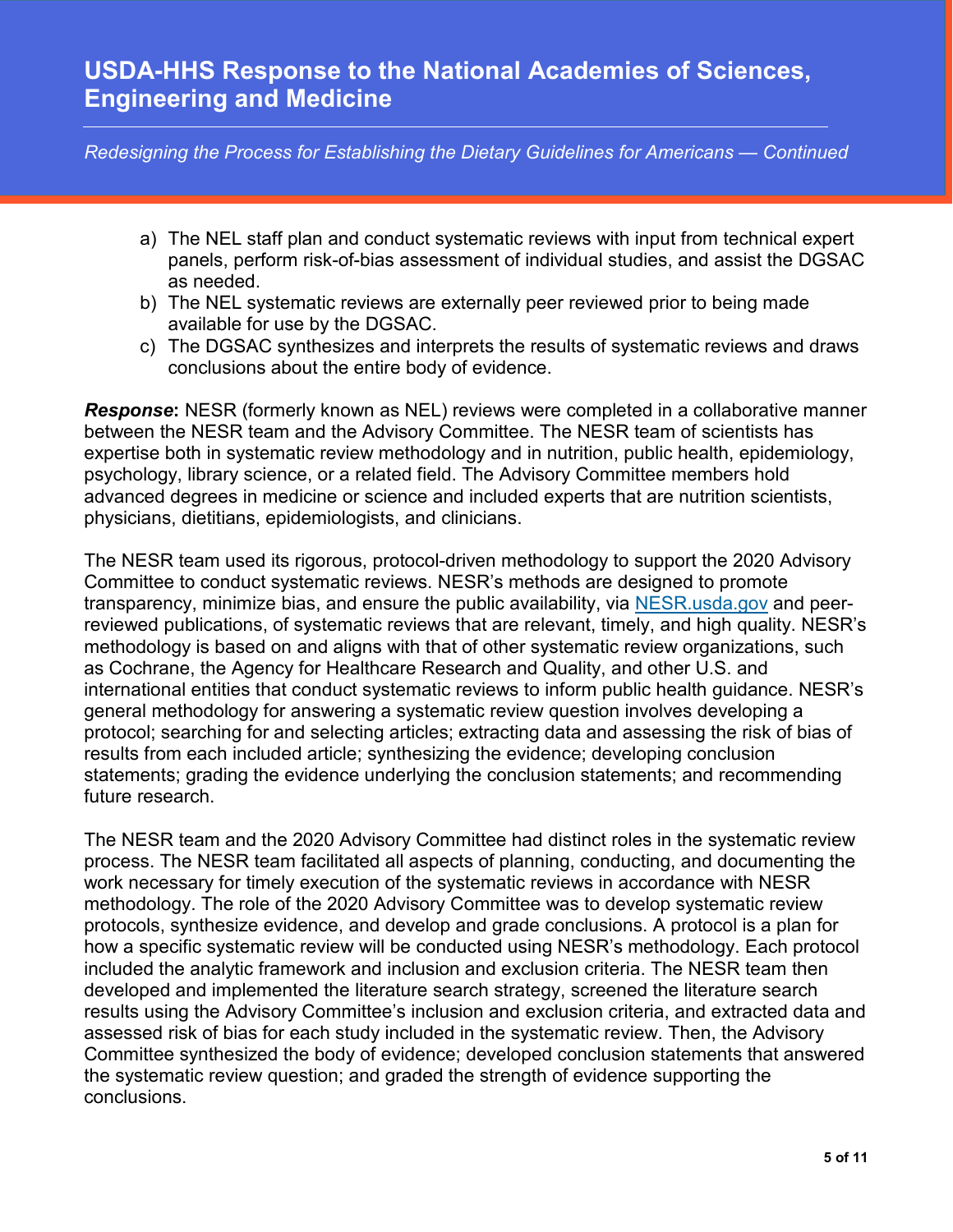*Redesigning the Process for Establishing the Dietary Guidelines for Americans — Continued*

New to the 2020 process, the Departments added a step for peer review of the systematic reviews conducted by the Advisory Committee. This step was added in response to recommendations from NASEM as well as stakeholder comments, and in acknowledgement that peer review is a best practice for conducting systematic reviews. Per the Advisory Committee's charter, peer review was coordinated by the Co-executive Secretary from USDA's Agricultural Research Service (ARS), which developed a peer-review process analogous to that used for academic journal articles. Each systematic review was peer reviewed by 2 Federal scientists. In total, 47 Federal scientists from USDA, HHS (including the NIH, CDC, and the FDA), Department of Defense, and the Department of Veterans Affairs participated in the process.

The peer review process was anonymous and confidential. Peer reviewer comments were provided to the Advisory Committee and to the NESR team. NESR reviewed the comments, addressed editorial comments, and proposed edits for the Advisory Committee to review in response to substantive comments. Substantive comments were reviewed and discussed by the Advisory Committee, and revisions were made to the systematic review, as needed, based on the Advisory Committee's discussion. For example, edits to improve clarity and better explain the rationale for decisions made by the Advisory Committee in developing conclusion statements and grading the strength of the evidence were made.

Detailed information on the Advisory Committee's peer review and its review of the evidence is documented in its scientific report, which is available on [DietaryGuidelines.gov.](https://www.dietaryguidelines.gov/)

**REPORT 2 – Recommendation 4:** The secretary of USDA should ensure all Nutrition Evidence Library (NEL) systematic reviews align with best practices by:

- a) Enabling ongoing training of the NEL staff,
- b) Enabling engagement with and learning from external groups on the forefront of systematic review methods,
- c) Inviting external systematic review experts to periodically evaluate the NEL's methods, and
- d) Investing in technological infrastructure.

*Response***:** Systematic review science and supporting technologies evolve continuously. The field of nutrition science is also progressing in areas related to the design, conduct, and analysis of food- and nutrition-related research. Therefore, to ensure that the methods NESR uses to conduct systematic reviews continue to align with best practices, NESR engages in a robust continuous quality advancement effort to evaluate and refine processes. NESR's continuous quality advancement initiative involves all of the strategies noted in the NASEM recommendation, including enhancing staff knowledge and skills through ongoing training and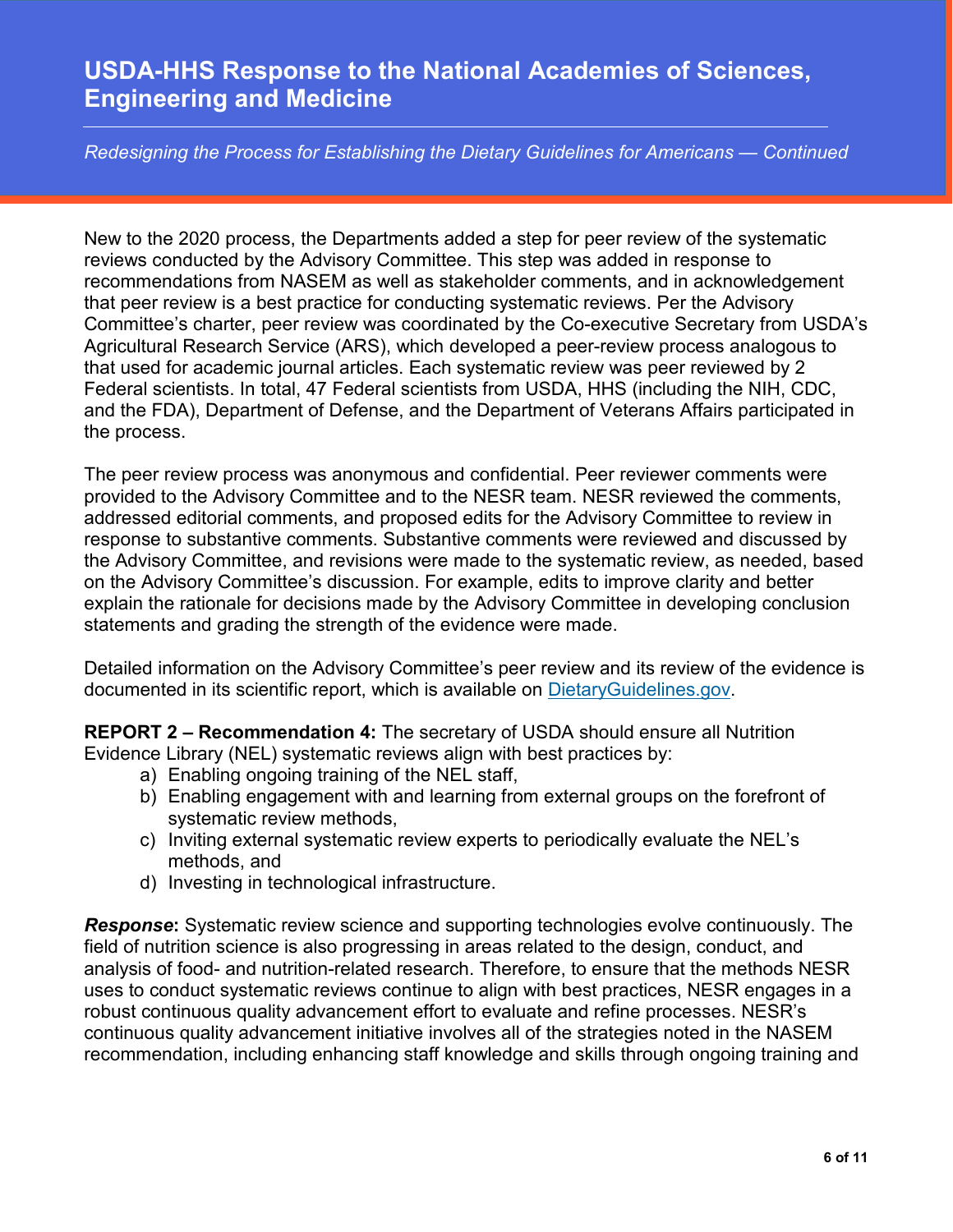*Redesigning the Process for Establishing the Dietary Guidelines for Americans — Continued*

professional development; leveraging the expertise of and collaborating with methodologists from other leading systematic review organizations, such as Cochrane and the Agency for Healthcare Research and Quality; periodic evaluation of NESR's methods by systematic review experts and nutrition scientists, including the two NASEM Committees examining the *Dietary Guidelines* process; and expanding its technological infrastructure.

When appropriate and feasible, refinements to the NESR methodology are carefully planned, tested, and adopted. Examples of process improvements that NESR made prior to supporting the 2020 Advisory Committee related to 1) tools and processes for assessing risks of bias of primary research, 2) criteria for grading the strength of evidence underlying the conclusion drawn in NESR systematic reviews; and 3) technology to support efficient and accurate searching for and screening of studies, as well as data extraction.

One example of how NESR evolved its methods to align with best practices related to the posting of protocols. A recent best practice in the field of systematic review methodology is to publicly post protocols prior to initiating the review of evidence. NESR, in conjunction with the 2020 Advisory Committee, publicly posted the protocols for each systematic review prior to the Advisory Committee's review of evidence to enhance transparency and encourage the public to provide comments. Protocols have always been part of NESR's process and had been discussed at public meetings of the 2010 and 2015 Advisory Committees, but this was the first time they were posted online prior to the evidence review. Prior to reviewing and synthesizing any evidence, the Advisory Committee established protocols designed to capture the most appropriate, relevant, and direct body of evidence to answer each question. Protocols also were presented and discussed at Advisory Committee meetings. Any revisions to protocols that occurred during the course of the Advisory Committee's work were documented, posted online, and presented at meetings. The literature search plan (i.e., search terms) and screening results (i.e., flow chart, included and excluded articles) were added to the protocols online as they were finalized.

More information about the NESR's methodology and continuous quality advancement initiative can be found on its website at [NESR.usda.gov.](https://nesr.usda.gov/) The NESR methodology used to support the 2020 Dietary Guidelines Advisory Committee is also documented in the methodology section of the Advisory Committee's Scientific Report, available at [DietaryGuidelines.gov.](http://www.dietaryguidelines.gov/)

By aligning with current best practices, NESR's continuous quality advancement initiative promotes efficiency and resource management and ensures the ongoing high quality and credibility of NESR work.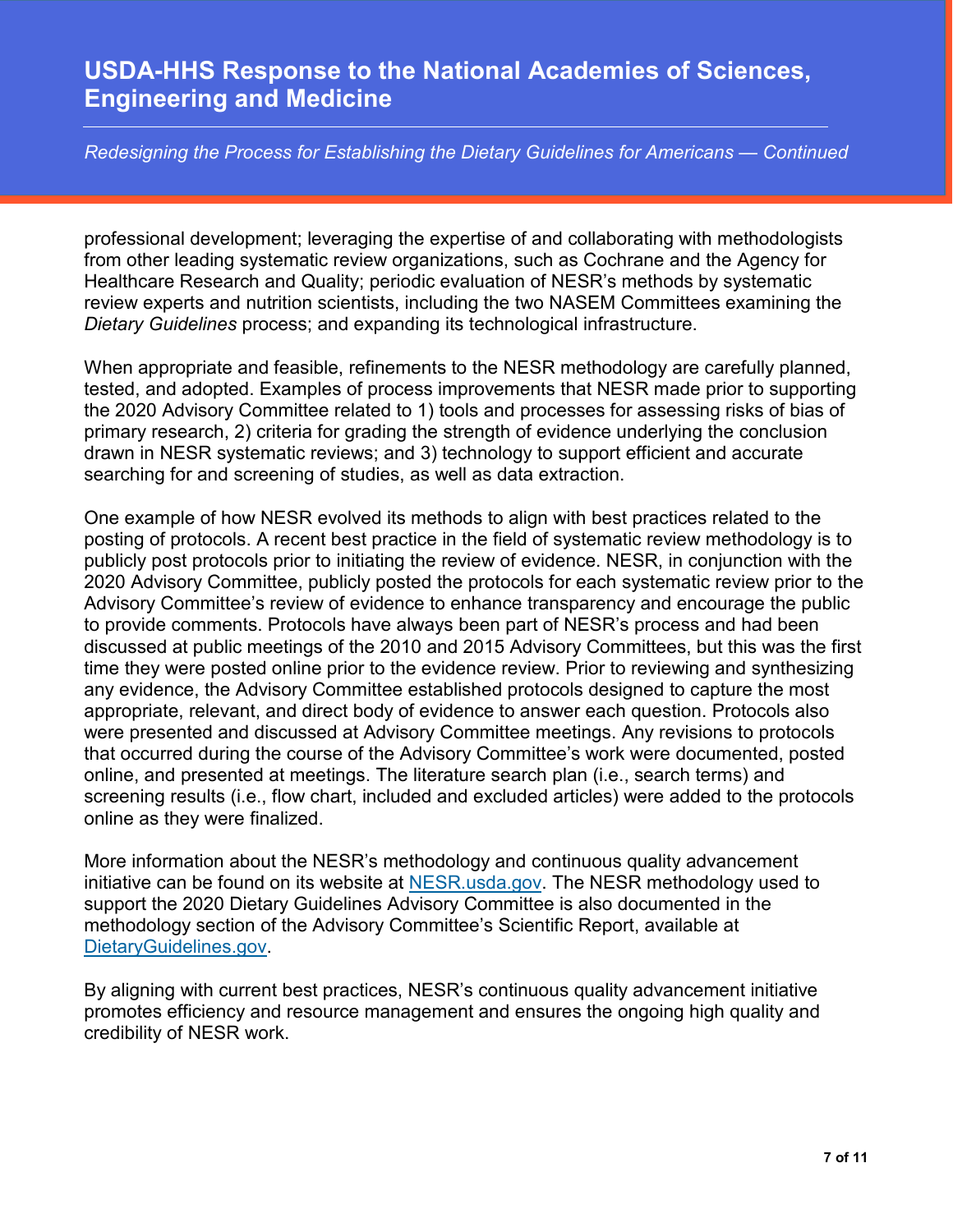*Redesigning the Process for Establishing the Dietary Guidelines for Americans — Continued*

**REPORT 2 – Recommendation 5:** The secretaries of USDA and HHS should enhance food pattern modeling to better reflect the complex interactions involved, variability in intakes, and range of possible healthful diets.

*Response*: Similar to the other scientific approaches used in the *Dietary Guidelines* process, USDA and HHS support ongoing continuous quality advancement efforts for food pattern modeling. Food pattern modeling helps explain how changes to food-based dietary recommendations could potentially affect Americans' ability to meet their nutrient needs. For the *Dietary Guidelines for Americans*, *2020-2025* development process, food pattern modeling was used to answer a portion of the topics and supporting scientific questions the Advisory Committee examined. These questions looked at:

- The ability to meet nutrient recommendations for each stage of life through variations in USDA Food Patterns.
- Development of two USDA Food Patterns for ages 12 through 23 months.
- The relationship between added sugars consumption and achieving nutrient and food group recommendations.

Federal staff have evaluated the analytic methods and development of data inputs and constraints for food pattern modeling and compared them to methods used in the development of guidance in other countries, as well as other modeling exercises described in scientific publications. This effort is part of USDA and HHS's commitment to drive continuous process advancements and adopt best practices. The data inputs and constraints are the foundation for food pattern modeling, and when compared to external examples, they align with best practices and exceed expectations for transparent documentation. For the first time, the Advisory Committee, with support from Federal staff, developed a protocol with an analytic framework that described the overall scope and approach that would be used to answer each food pattern modeling question and an analytic plan that detailed the data and subsequent analysis to be conducted. Food pattern modeling protocols were posted online for public review and presented and discussed at its meetings.

Food pattern modeling relies on food composition data from the USDA Food and Nutrient Database for Dietary Studies (FNDDS) and Standard Reference (SR). The FNDDS and SR provide comprehensive nutrient data on food choices of Americans. Since the previous edition of the *Dietary Guidelines,* additional foods have been added to FNDDS to better reflect the current food supply and the increased variability of what Americans are eating. This increased variability was leveraged during food pattern modeling exercises conducted to inform the development of patterns for the *Dietary Guidelines for Americans, 2020-2025*. Future editions of FNDDS will integrate expanded nutrient profile data and links to related agricultural and experimental research.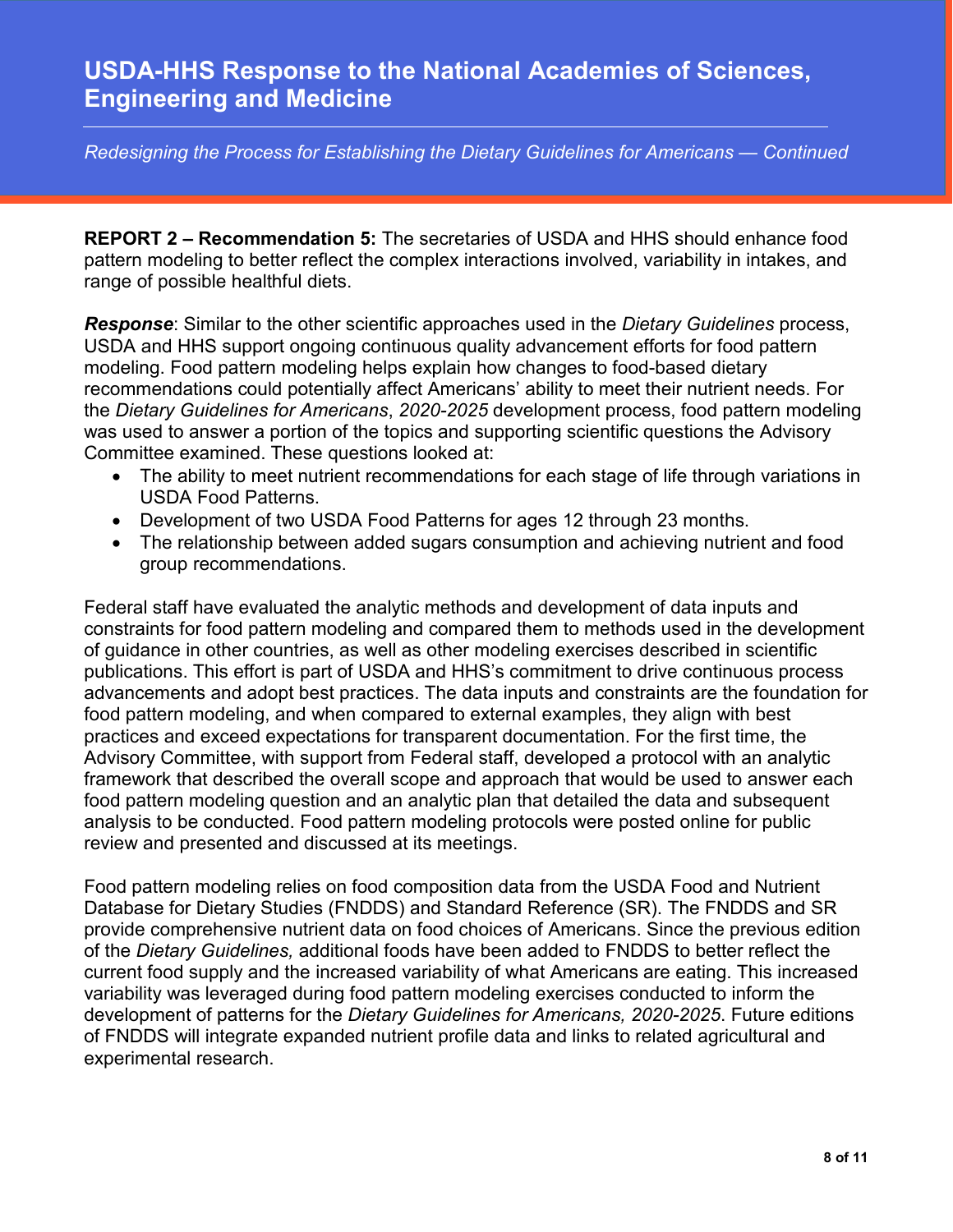*Redesigning the Process for Establishing the Dietary Guidelines for Americans — Continued*

The *Dietary Guidelines* food pattern modeling process divides food groups and subgroups into item clusters and selects one representative food for each item cluster. Food group and subgroup nutrient profiles are calculated based on the proportion that each item cluster contributes to food group and subgroup intakes within a population, using the nutrient profile of the item cluster's representative food. To account for variation in eating patterns across different age groups, a new approach was employed to describe the food group and subgroup nutrient profiles used in analyses. In the past, nutrient profiles were calculated using intake data for all individuals ages 2 and older. In the 2020 process, differences in food intake by life stage were taken into account for infants and toddlers under age 2, ages 2 to 3 years, 4 to 18 years, 19 to 70 years, and 71 years and older. Thus, a food group and subgroup nutrient profile specific to each life stage was calculated and then used to estimate the anticipated nutrients and other food components in the patterns, improving the relevance of food pattern modeling for each life stage.

The goal of food pattern modeling is to develop dietary patterns applicable to the American population. The 2015-2020 edition of the *Dietary Guidelines* recognized that there are many ways to achieve a healthful dietary pattern and highlighted three dietary patterns that have demonstrated health benefits: (1) the Healthy U.S.-Style Eating Pattern, (2) the Healthy Mediterranean-Style Eating Pattern, and (3) the Healthy Vegetarian Eating Pattern. The 2020 Advisory Committee explored the need to add or modify the USDA Food Patterns based on its systematic reviews. The Advisory Committee decided to carry forward the three USDA food patterns with demonstrated health benefits and expanded the Healthy U.S.-Style and Healthy Vegetarian Eating Patterns to meet the needs of toddlers from 12 through 23 months<sup>6</sup>.

USDA and HHS plan to continue advancing the food pattern modeling process through a variety of activities, including engagement with external experts. These efforts will ensure that the *Dietary Guidelines* food pattern modeling process stays current with best practices, provides evidence-based dietary patterns for Americans, and demonstrates USDA and HHS's commitment to process advancement.

More information about the food pattern modeling used to support the 2020 Dietary Guidelines Advisory Committee is available in the methodology section of the Advisory Committee's Scientific Report and online-only supplementary materials, available at [DietaryGuidelines.gov.](http://www.dietaryguidelines.gov/)

 $\overline{\phantom{a}}$ 

<span id="page-8-0"></span><sup>6</sup> Dewey KG, Pannucci T, Casavale KO, Davis TA, Donovan SM, Kleinman RE, Taveras EM, Bailey RL, Novotny R, Schneeman BO, Stang J, de Jesus J, Stoody EE. Development of food pattern recommendations for infants and toddlers 6-24 months of age to support the Dietary Guidelines for Americans, 2020-2025. *J Nutr*, 2021;151(10):3113-3124. Available at:<https://doi.org/10.1093/jn/nxab201>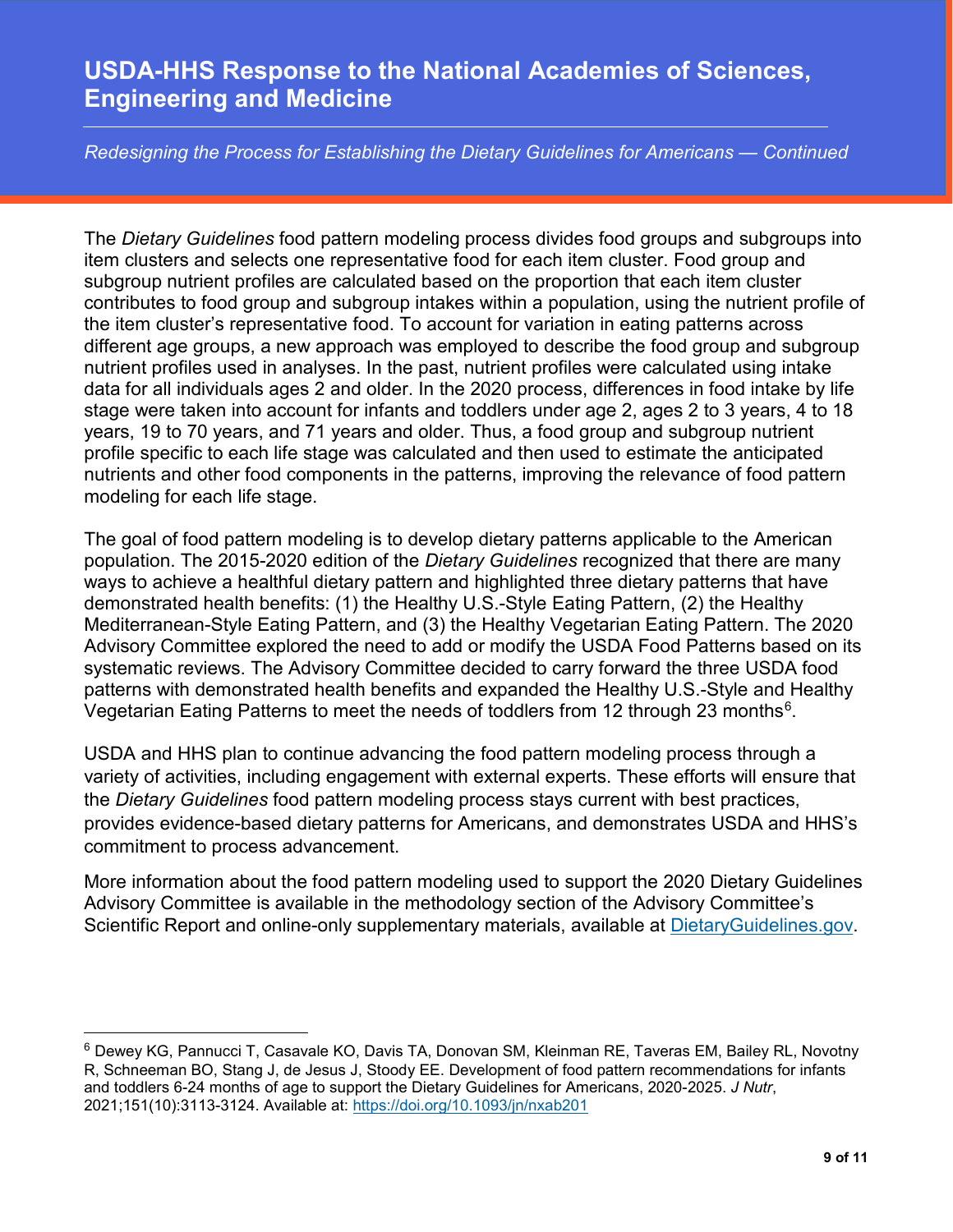*Redesigning the Process for Establishing the Dietary Guidelines for Americans — Continued*

**REPORT 2 – Recommendation 6:** The secretaries of USDA and HHS should standardize the methods and criteria for establishing nutrients of concern.

*Response***:** USDA and HHS have explored other Federal processes for evaluating potential nutrients of concern, like FDA's Evaluation Process of Public Health Significance of Essential Vitamins and Minerals[7](#page-9-0), to standardize methods and criteria for establishing nutrients of concern across the Federal government. A three-step process was established to identify nutrients of public health concern: (1) estimate U.S. population intake levels for essential vitamins and minerals as compared to Dietary Reference Intakes; (2) if possible, consider biological endpoints such as biochemical indices of nutritional status with valid cut-points; and (3) consider scientific evidence on the relationship between nutrient inadequacy or excess and clinical health consequences.

Similar to the NESR systematic review and food pattern modeling processes, a protocol for identifying nutrients of concern was developed with the 2020 Advisory Committee and posted to DietaryGuidelines.gov for public input before any data was reviewed and synthesized. The protocol was also presented and discussed at Advisory Committee meetings. The protocol included the analytic framework that described the three-step process used to identify nutrients of public health concern and the analytic plan that detailed the data and subsequent analysis to be conducted. This method was further standardized through the Scientific Report of the 2020 Dietary Guidelines Advisory Committee, available at DietaryGuidelines.gov, and publication in the peer-reviewed literature[8](#page-9-1).

**REPORT 2 – Recommendation 7:** The secretaries of USDA and HHS should commission research and evaluate strategies to develop and implement systems approaches into the DGA. The selected strategies should then begin to be used to integrate systems mapping and modeling into the DGA process.

*Response***:** USDA and HHS recognize the importance of exploring how to integrate systems approaches into the *Dietary Guidelines* process. CNPP has sought funding to do so each fiscal year since 2018, but has yet to secure any funds. Contingent on funding, the Departments plan to start the important process of examining best practices for adapting the complex

 $\overline{\phantom{a}}$ 

<span id="page-9-0"></span><sup>7</sup> Food and Drug Administration, Health and Human Services. Food Labeling: Revision of the Nutrition and Supplement Facts Labels. Fed Regist. May 27, 2016;81(103):33741- 33999. Available at: <https://www.govinfo.gov/content/pkg/FR-2016-05-27/pdf/2016-11867.pdf>

<span id="page-9-1"></span><sup>8</sup> Bailey RL, Ard JD, Davis TA, Naimi TS, Schneeman BO, Stang JS, Dewey KG, Donovan SM, Novotny R, Snetselaar LG, de Jesus J, Casavale KO, Pannucci T, Stoody EE. A Proposed Framework for Identifying Nutrients and Food Components of Public Health Relevance in the Dietary Guidelines for Americans. *J Nutr*, 2021;151(5):1197–1204. Available at:<https://doi.org/10.1093/jn/nxaa459>